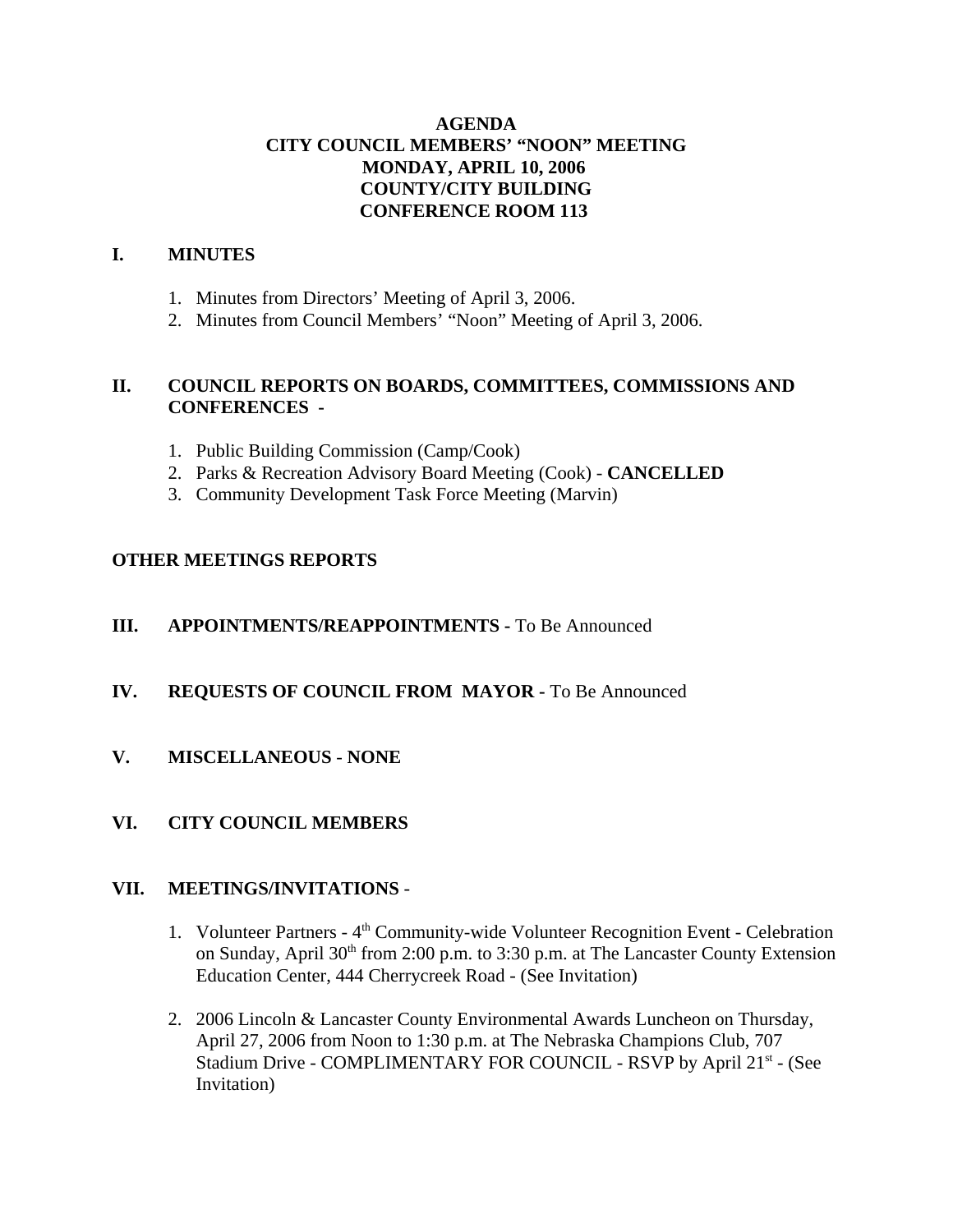- 3. Invited to a Buffet Lunch & Learn event on Monday, April 17, 2006 at Valentino's, 35th & Holdrege in the private dining room - Lunch from 12:00 to 12:45 p.m. followed by the panel presentations until 2:30 p.m. - RSVP by April  $10<sup>th</sup>$  - Cost: Please be prepared to pay \$7.00 for lunch at the door with cash or check; checks payable to LLCHD - (See Invitation)
- 4. Lincoln Police Department's Citizen Academy Graduation & Awards Ceremony on Thursday, April 20, 2006 at 7:00 p.m. at Embassy Suites Hotel, 1040 "P" Street - Reception Following - (See Invitation)

## **VIII. ADJOURNMENT**

ca041006/tjg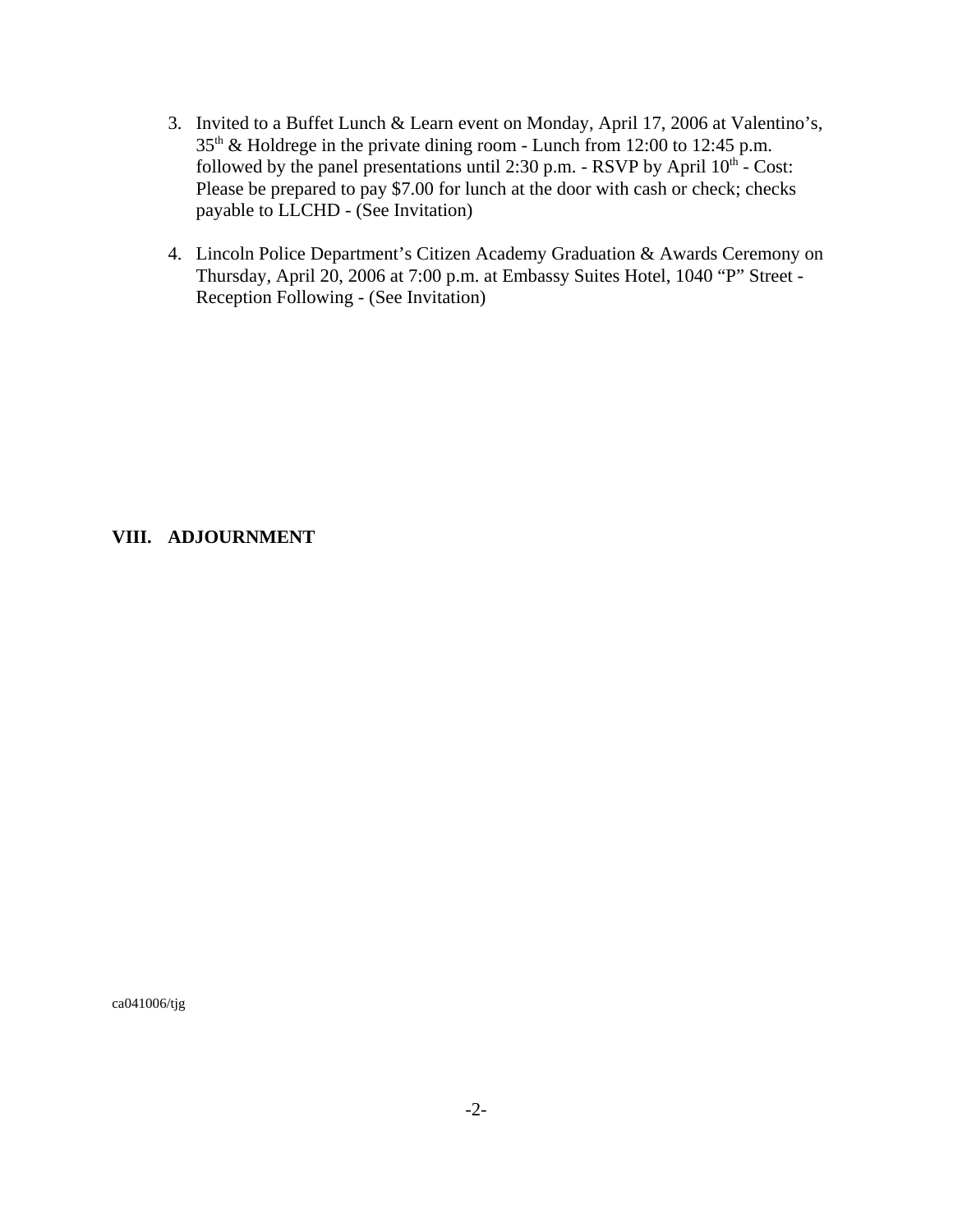# **CITY COUNCIL NOON MEETING MONDAY, APRIL 10, 2006 MINUTES**

**Council Members Present:** Ken Svoboda, Chair, Patte Newman, Vice-Chair, Jonathan Cook, Dan Marvin, Robin Eschliman, Jon Camp, and Annette McRoy.

**Others Present:** Mark Bowen, Ann Harrell, Rick Hoppe, Mayor's Office; Dana Roper, City Attorney; Police Chief Tom Casady, and Tammy Grammer, City Council Staff.

### **I. MINUTES**

- a) Minutes from Directors' Meeting of April 3, 2006.
- b) Minutes from Noon Meeting of April 3, 2006.

Chair Ken Svoboda, by acclamation of the Chair, approved the minutes. No objections.

 Svoboda requested Police Chief Casady respond to the letter received regarding "Fat Nappy's" and comments made by Investigator Fosler. Chief Casady stated he knew what Investigator Fosler said and agreed that if you can't get voluntary compliance then you can obtain a search warrant and seize equipment which is causing the disturbance. Regarding the statement on lodging people, officers have a choice when they arrest someone for a misdemeanor crime to whether log the person in jail or release him/her with a citation. There are guidelines in State statute. Generally people are release with a citation unless they represent a threat to themselves, or others, if they will destroy evidence, or have a history of failure to appear in court. Notice of ties to the jurisdiction to ensure responses/appearance to citations are laid down in statute. An example would be out to town band members probably fall into the category of no significant ties to the jurisdiction and potentially lodged in jail. Generally people are cooperative and willing to stop the disturbance but Fosler is correct if you can't abate the disturbance to use the legal tools available when seizing the equalivant pursuant to a search warrant. Bowen added he has read the letter and assume they'll work with Roper on a response.

### **II. COUNCIL REPORTS ON BOARDS, COMMITTEES, COMMISSIONS AND CONFERENCES**

### **1. Public Building Commission** (Camp/Cook)

### Health Department

Camp report the Health Department expansion was discussed and fiscal report reviewed. Money borrowed was twelve million under a bond covenant in which approximately three million had to be in escrow or trust funds. Out of the remaining nine million, which is money potentially able to be spent now, are about \$650,000 under budget. Good news being we're around eight pont four million, out of the nine million, plus three million in escrow which at some point we'll ask to pay back with interest.

Cook commented there's still more to be spent. Camp stated he didn't believe they spent the eight point four million and with the continency of the nine million essentially approximately six or six-fifty has not been allocated or spent. Marvin asked about the escrowed three million, would it be for overruns? Camp stated he couldn't give exact breakdown but essentially when the City does a lot of bonding has different reserve accounts to make sure bondholders are paid on time. Stated the quarter seems high, but doesn't remember the breakdowns. Svoboda added administrative costs are added but also through three million seemed high.

### Courthouse Plaza

Camp reported an offer was made to tenants who might want to move out earlier. Sitting status quo now as it doesn't appear that would work. Discussed revisions on phasing in with several approaches. The conclusion is being called, The Phasing Option Number Three. Basically look at going to the 900 J Building initially. If we went right to the Courthouse Plaza would end up relocating groups of people several times and so now the direction is to work on the J Building and relocate Juvenile Services permanently there. The second phase would be going into Courthouse Plaza and getting the building empty in order for the construction to be unfettered while working.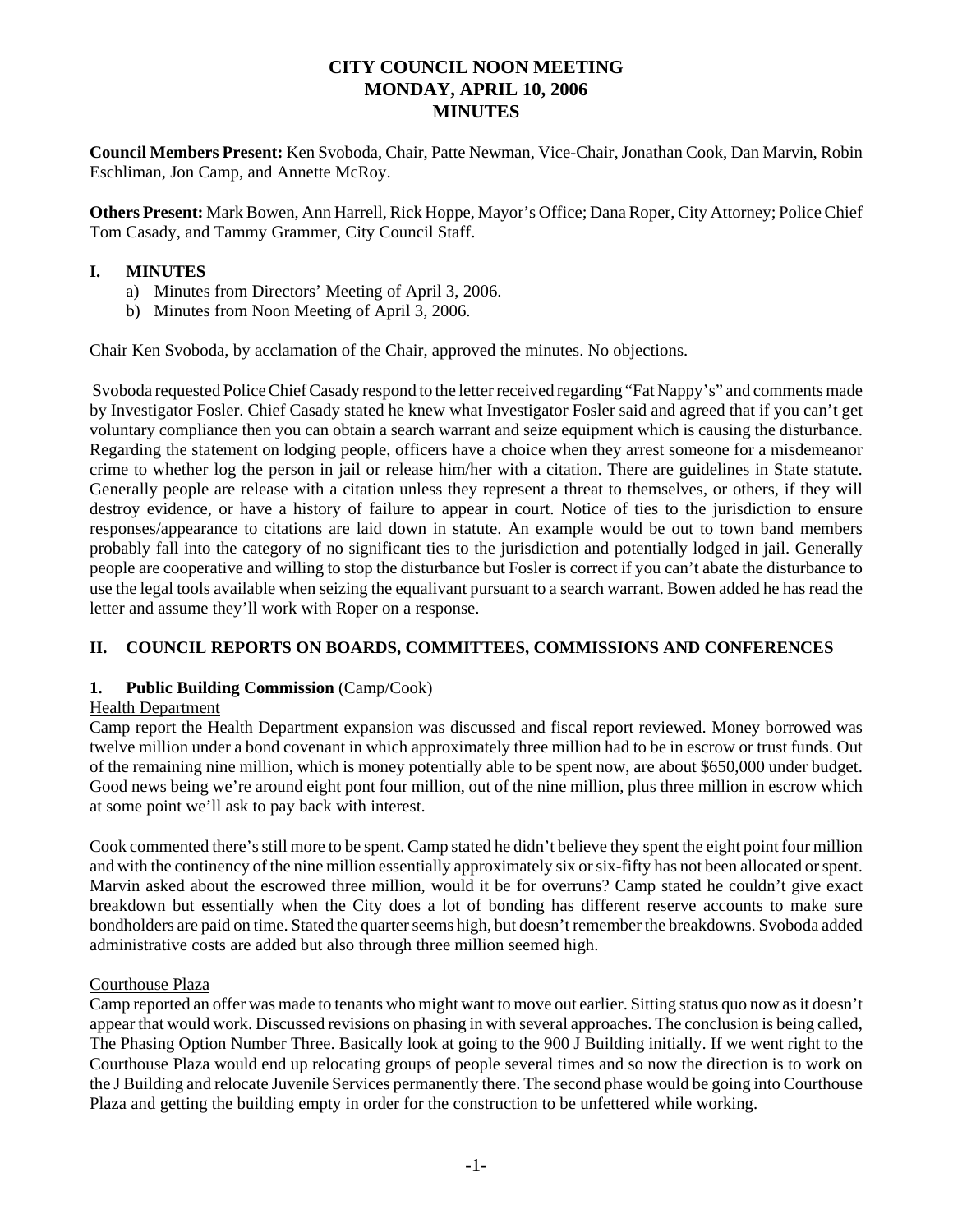Camp added they were talking about putting the Public Defender and Adult Probation in the Courthouse Plaza, but the Defender's needs are growing and may take the whole building over. Adult Probation may need to look at staying at the jail now.

Camp added Killeen brought up good points, stating the County has reached the point where standards and jail overcrowding is quite an issue. Commissioners Hudkins and Workman confirmed they'll probably look at grounds by the end of 2008 and have a new jail facility. They have commissioned architects to do feasibility studies of sites. Marvin asked how the County would pay for the expansion of the jail. Have to issue a voter approved bond or? Camp replied the County Commissioners would decide on an approach. For example, if it became part of a City-County complex potentially look at issuing something through the Building Commission, and then do a lease back from the Public Building Commission. We haven't really been presented with any financials as of now. Believes the key is having the interaction of County officials, the Public Building Commission, as there are major things the County replies to, but the City has a lot of interplay. Roper added the jail was the City's at one time before the County complained about the cost of prisoner costs rising and believed the County could better manage.

Camp asked if the Public Building Commission, itself, doesn't own property? Roper said they cannot by statute. Property has to be vested in City, County, or jointly. Camp said essentially the Building Commission and these properties receive it's leasing from the City, County, or together as one entity. Cook said some trees will have to be removed and the insurance has been clarified between the City and the County on these public buildings. Camp added on the flooding at the Hall of Justice the insurance company offered items for approximately twenty-five cents on the dollar. Have made a motion to buy some which would be used for a potential police substation or for inventory at a good savings.

### **Cameras**

Camp also reported they talked about the surveyance cameras and where to place. Cameras are places around the City-County campus. Cook said with some of the new ideas on the cameras package, upgrades, digital recorders, the price could be approximately \$100,000.00. Believes there is a need to look into details and see what is, or what isn't, necessary. Other issues being pursued include the Building Commissioners providing more access to the 911 door to entrusted employees and possibly setting up a system whereby the door is better monitored by the security staff up front. With the 911 hoping to find a solution as a lot of employees are concerned about the current policy, thinking it's unfair and doesn't add to security.

### National Parks Program

Camp said another significant item was the National Parks Program discussion. Will be pursuing a grant, and securing some art work here in the public forum. Cook added possibly an art rail could be put up along the hallway in order to hang artwork. Will investigate with the Building Commission.

### **2. Parks and Recreation Advisory Board Meeting** (Cook) (Cancelled)

### **3. Community Development Task Force Meeting** (Marvin)

Marvin report since they did not have a quorum the three action items which require a vote were deferred until the next meeting. Discussion held on the Community Development Block Grant money with the belief there will be a hard cut in money from the Federal government. The way Urban Development processes is their calendar years. May received two million from the Federal government for CDBG and they'll cut by 10%, taking it to one point eight. Will not be operating under the smaller budget until the '06-'07 budget, even though that's already been implemented. The thought is for the '07-'08 budget there will be another 20% cut as proposed by the Bush Administration. We would be looking at about another 3% cut. These are not reductions in growth, but are just dollar cuts. From two million now would be down around a million and five. Urban Development has built into CDBG certain fixed staff costs and so the variable side we have for spending money will take the bulk of these cuts. Marvin also stated they presented awards to people voted doing the most for Urban Development and to the park in Havelock, one to UPCO for a development project, to a grocery store for the facade work. The grocery store had pictures taken by a well known artist and some of this artwork will be shown in this building.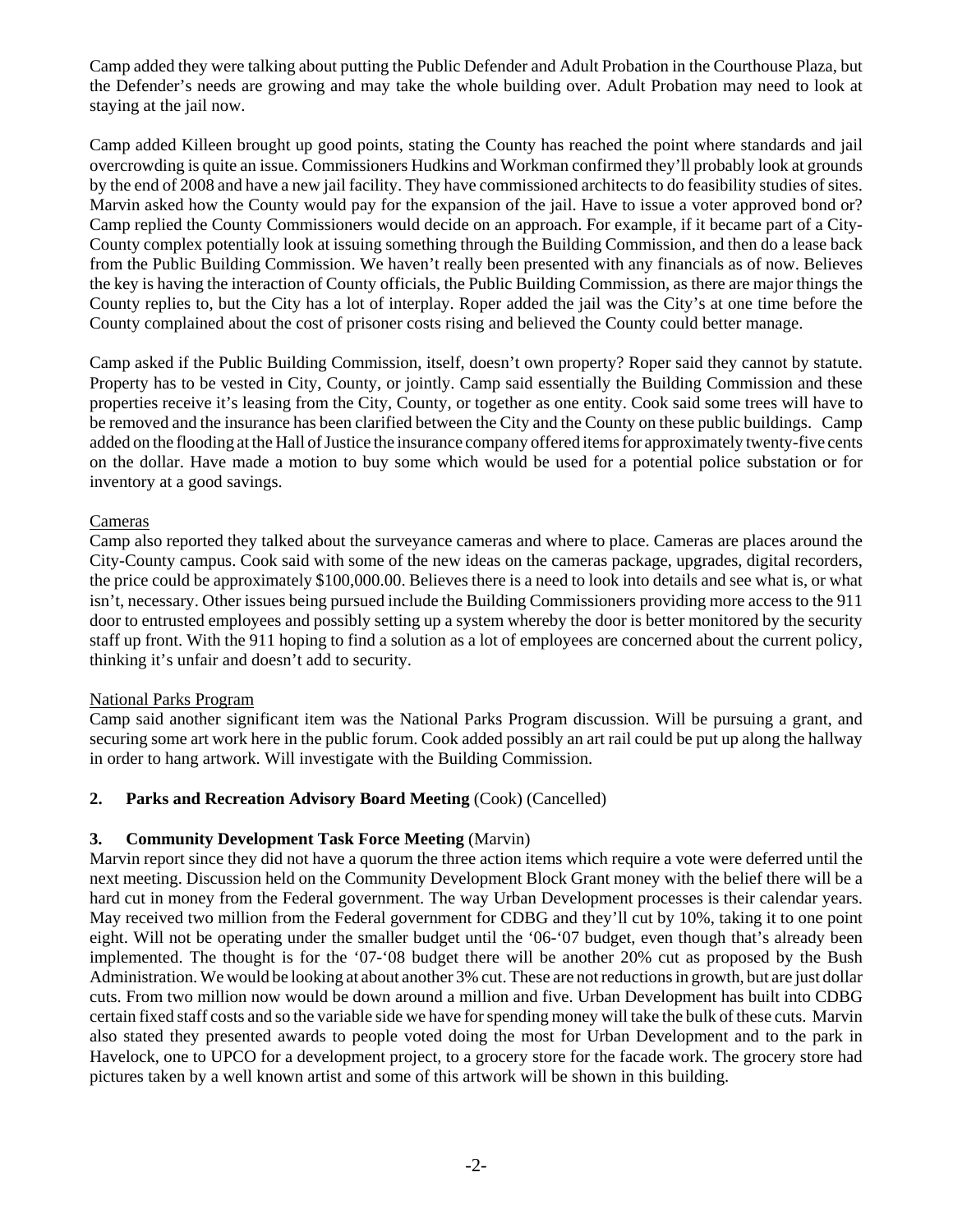### **4. LPED** (Eschliman)

Eschliman report the Milkin Study did a report on 400 metropolitan area based on economic performance over the last five years, which included tool employment growth and specific technology related factors. Lincoln jumped to number 72 from number 80. LPED will be maximizing technology when they travel to Philadelphia in April taking some technology park folks along and capitalize on our good news when traveling to other cities trying to recruit jobs. Marvin comment on the report Omaha is listed at approximately number 114. They only tracked 200 cities. In the survey probably five of the top ten were in Florida, all impact fee cities.

McRoy asked if the search has started for a new Chamber director? Eschliman replied she hasn't heard anything.

### **III. APPOINTMENTS/REAPPOINTMENTS**

Hoppe had none to report.

# **IV. REQUESTS OF COUNCIL**

### Mark Bowen

Bowen reported the Street Council should occur in May. Marvin stated before voting on annexations and agreements would appreciate all information. Bowen said internally talked about need for people in tax statement to go through the grievance. Will be a cover sheet, identified, the impact fees annexations may have, need for future rate, or current funds. Haven't done in the past but growing at a good rate and should be aware of what's eventually needed.

Bowen stated possibly the need for an executive session on how the City Council responds to requests and how they are portrayed, represented, and treated in lawsuits. Could hold session this Monday. Cook requested in the discussion to include E&O insurance, what the City provides cover elected officials and city staff. Should understand if we are personally at risk versus the City being the agent center. Newman asked if anyone answered Peo as to when they want to be disposed and if we were going to be represented by counsel or wait to respond after the executive session? Bowen replied the session would be the place to answer all questions, as they are sensitive and complicated.

Bowen said making process with City departments as to budgets being prepared. The Mayor probably will start briefing Council on the budget status on her next monthly meeting.

### **V. MISCELLANEOUS (**None)

# **VI. CITY COUNCIL MEMBERS**

**Jon Camp** No comment.

**Jonathan Cook** No comment.

### **Robin Eschliman**

Will be out of town the Monday being planned for executive session. Also, two amendments for the police station. The first Kent Seacrest, in working with her, drafted language for a cap on CPI. As stated in the lease it's subject to increase based on inflation but here suggesting a cap as inflation gets out of control. Will still be increases and we might want to run numbers to determine what the cap should be. Second on the Right First Refusal language would we be willing to change the term around first offer. Instead of a bidding war possibly come to use first giving us the ability to get an appraisal and realize the market value of the building. If they would agree to this could have an amendment together.

Eschliman would also like to propose some opportunity to reduce rent if we possibly could. There are no competitive general contractors bidding, just one general contractor. Suggestion made that perhaps bid this to subs,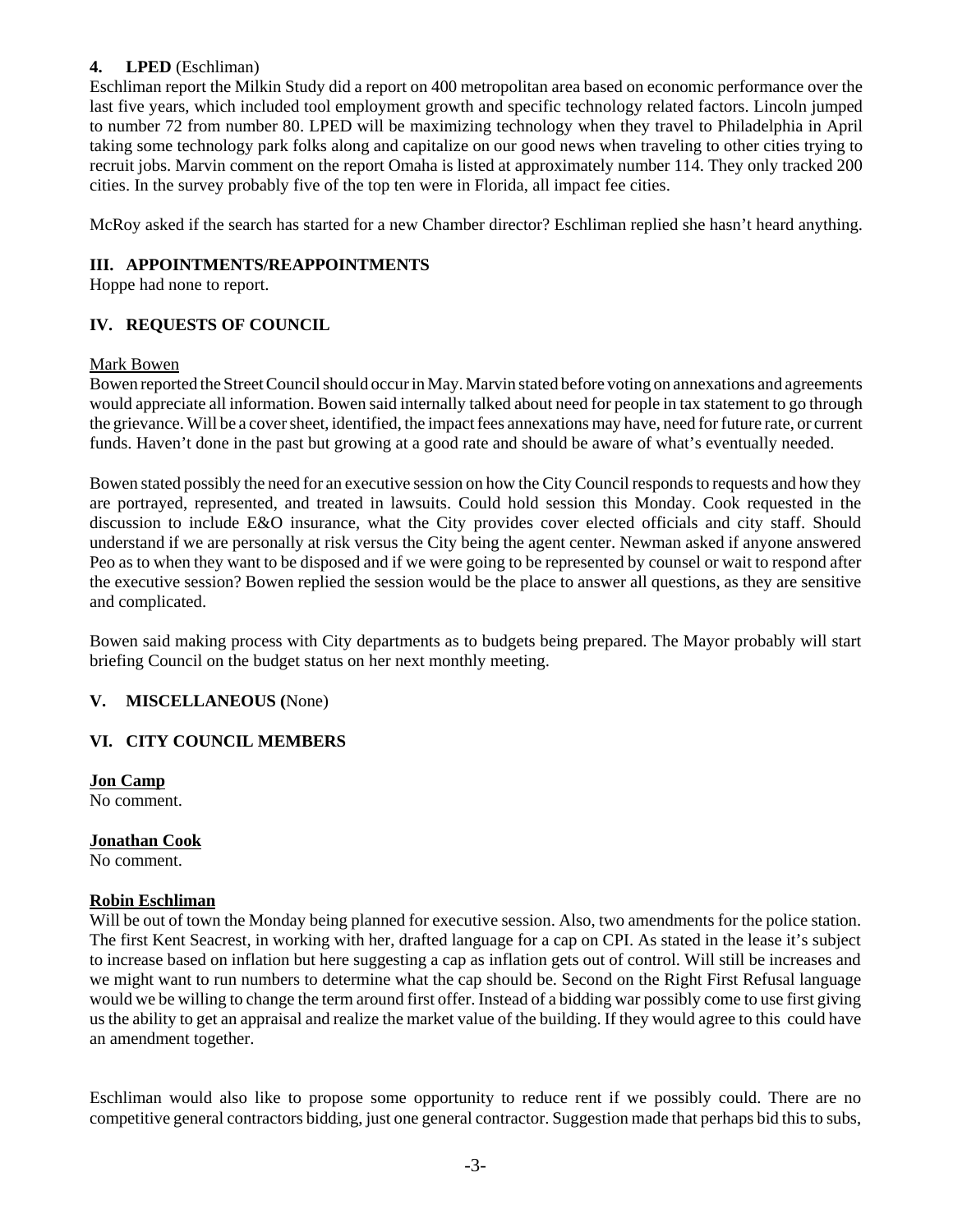and have an open book policy. Given the fact construction has dropped in Lincoln there are a lot of sub-contractors who might be interested in a bidding process which would realize savings to the City. Cook commented with Kent Seacrest present possibly get feedback explaining if the thought was the language was acceptable and if we were to amend to include, it would be okay?

Seacrest answered affirmatively. On the third amendment both Eschliman and he realized would not work as it included a west and a east project. The east project would be the police substation. Were trying to negotiate one contractor to do both at a fixed price. Camp added on the same issue had spoken with Wynn Hjermstad regarding last October's article on the police station and getting copies of actual proposal with the only bidder. Would like to see the Council schedule executive session in order to understand what the proposal was because if we didn't approve the lease we would be sued because we agreed to lease last fall as part of the redevelopment. Statement made we can quickly get copies of what was submitted. Proposed to rent at \$12.50 originally and with negotiations now at \$10.00. This wasn't a committee, but a proposal and the rent is \$11.78 on average for 15 square feet. Cook said there are two issues, one before us and the second is a different process.

### **Dan Marvin**

Wanted to talk to Ross about implementing the ambulance and Community Health will but the rate increase was something they wanted immediately. Camp appreciates all questioned and would like to see a resolution to adopt the recommendations and to request the Human Health Endowment with verification from this Board. Did wrestle on how the City would follow along. Marvin stated if a vote would be okay from the Council to endorse the overall recommendations.

Cook asked if this involved what about the rate increase legislation? Talking about as a separate piece of legislation and have we introduced on the agenda? Camp replied he thinks a resolution overall is that recommendation is made to this committee and whether the Council all agree to those. A lot of good ideas and also there are people in the administration not sure what it means to have use endorse this package of recommendations. Svoboda asked if there would be a resolution to just accept the report? Then maybe endorse the components that are in our realm. Som are State Legislation issues.

Marvin said he's interested in the nuts and bolts of getting the rate increase through and it has to be something which has come to the Council to vote on. Svoboda said a discussion could answer if we have a 22% to 26% rate increase up front, and then a 4% to 5% increase in the next fiscal year budget? With a 30% increase do we do over a three year period, not having one significant increase in only one year? We have to have those before us on the agenda. Marvin believes it's a legislative thing moving forward.

McRoy thought possibly let the Community Health Endowment take this on and let them guide the implementation of what we're going to do, i.e., lobbying and which things to do right away. Let CHE get their hands around it, and possibly simultaneously start bringing forward things we can, like the west needs to be studied. Svoboda thought involving CHE would have to be done upon request, but didn't know from whom. The committee doesn't have authority to request CHE to do something to delegate the City of Lincoln to something.

Bowen thought to put out on the board and see what the response would be. Marvin felt sure that they would help out. McRoy reiterated she thinks we're jumping the gun. Marvin added the one action item which is a vote on the Council was the increase immediately and just wondering what we'll see in the next weeks or months, or if someone was putting into motion.

Svoboda said they were talking about the next fee increase being in the next fiscal year, which is just nine months off. McRoy added the billing contract comes up in May, to look at it and possibly there's some cost savings. Svoboda recommended waiting to hear from CHE to see if they're willing to look at as an oversight and then work with the Mayor's office on putting together implementation of whether it be an acceptance or endorsement of the report. Then at a noon meeting discuss whether the increase would be done in one substantial amount now.

Cook didn't know if other reports had been accepted as lot of committees issue reports. Didn't think the Council had ever accepted the records and voted on them, they were just committee issues and information to us and the